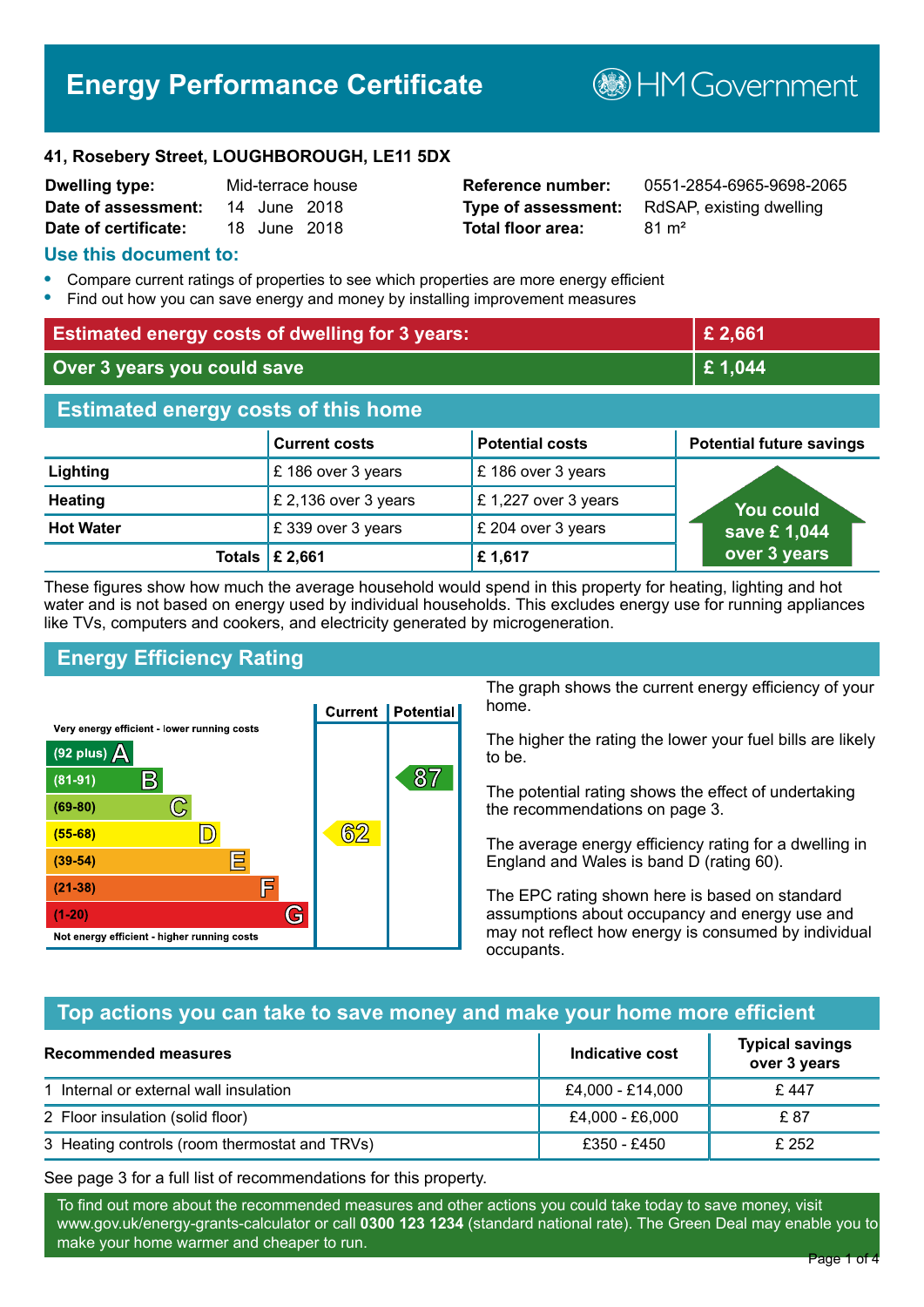# **Summary of this home's energy performance related features**

| <b>Element</b>        | <b>Description</b>                             | <b>Energy Efficiency</b> |
|-----------------------|------------------------------------------------|--------------------------|
| Walls                 | Solid brick, as built, no insulation (assumed) | *****                    |
| Roof                  | Pitched, 270 mm loft insulation                | ★★★★☆                    |
| Floor                 | Solid, no insulation (assumed)                 |                          |
| Windows               | Fully double glazed                            | ★★★☆☆                    |
| Main heating          | Boiler and radiators, mains gas                | ★★★★☆                    |
| Main heating controls | Programmer, no room thermostat                 | ★☆☆☆☆                    |
| Secondary heating     | None                                           |                          |
| Hot water             | From main system                               | ★★★★☆                    |
| Lighting              | Low energy lighting in all fixed outlets       | *****                    |

Current primary energy use per square metre of floor area: 285 kWh/m² per year

The assessment does not take into consideration the physical condition of any element. 'Assumed' means that the insulation could not be inspected and an assumption has been made in the methodology based on age and type of construction.

#### **Low and zero carbon energy sources**

Low and zero carbon energy sources are sources of energy that release either very little or no carbon dioxide into the atmosphere when they are used. Installing these sources may help reduce energy bills as well as cutting carbon. There are none provided for this home.

# **Your home's heat demand**

For most homes, the vast majority of energy costs derive from heating the home. Where applicable, this table shows the energy that could be saved in this property by insulating the loft and walls, based on typical energy use (shown within brackets as it is a reduction in energy use).

| <b>Heat demand</b>           | <b>Existing dwelling</b> | Impact of loft<br>insulation | Impact of cavity<br>wall insulation | Impact of solid<br>wall insulation |
|------------------------------|--------------------------|------------------------------|-------------------------------------|------------------------------------|
| Space heating (kWh per year) | 10,896                   | N/A                          | N/A                                 | (2,764)                            |
| Water heating (kWh per year) | 2,118                    |                              |                                     |                                    |

You could receive Renewable Heat Incentive (RHI) payments and help reduce carbon emissions by replacing your existing heating system with one that generates renewable heat, subject to meeting minimum energy efficiency requirements. The estimated energy required for space and water heating will form the basis of the payments. For more information, search for the domestic RHI on the www.gov.uk website.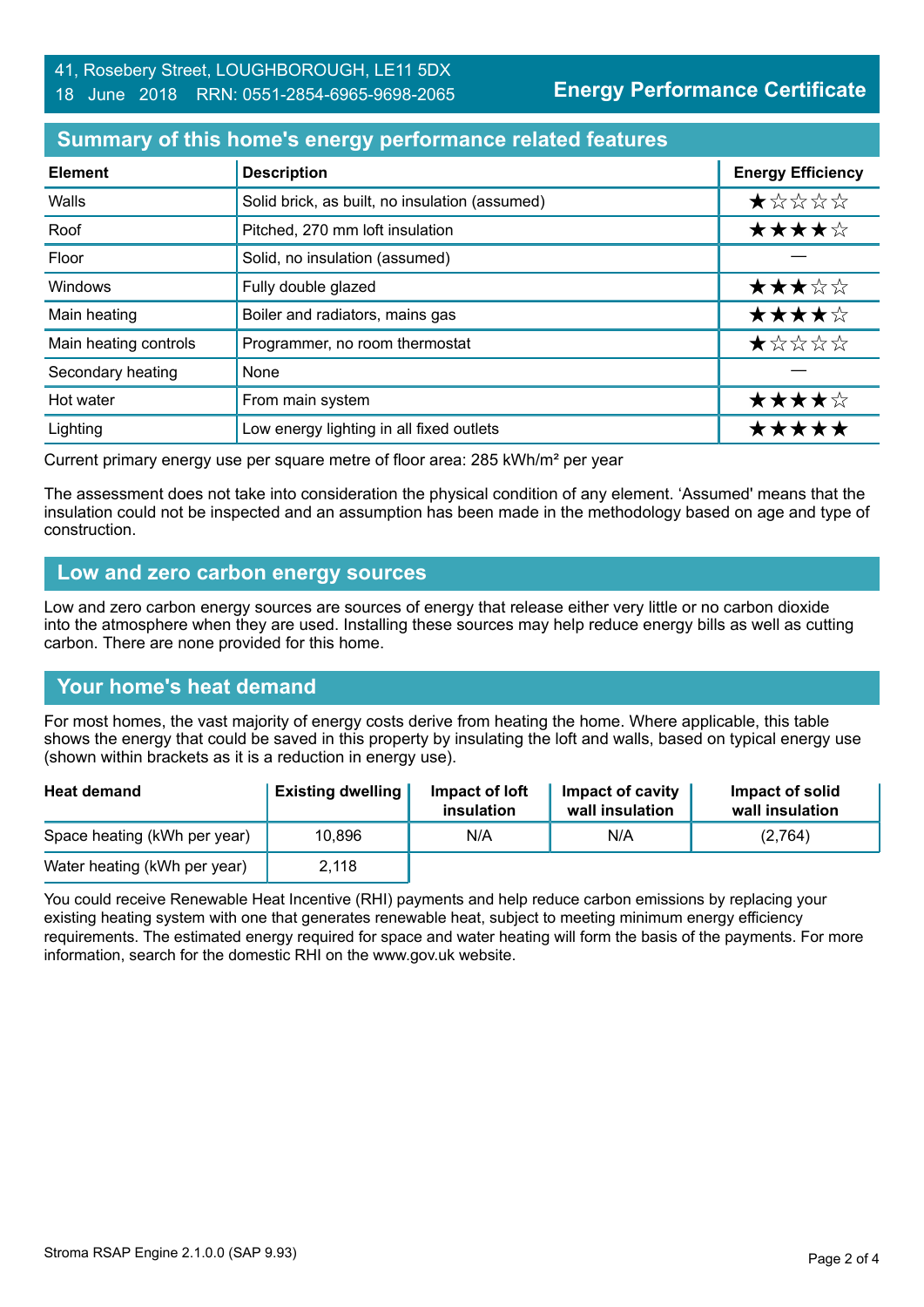## 41, Rosebery Street, LOUGHBOROUGH, LE11 5DX 18 June 2018 RRN: 0551-2854-6965-9698-2065

## **Recommendations**

The measures below will improve the energy performance of your dwelling. The performance ratings after improvements listed below are cumulative; that is, they assume the improvements have been installed in the order that they appear in the table. Further information about the recommended measures and other simple actions you could take today to save money is available at www.gov.uk/energy-grants-calculator. Before installing measures, you should make sure you have secured the appropriate permissions, where necessary. Such permissions might include permission from your landlord (if you are a tenant) or approval under Building Regulations for certain types of work.

| <b>Recommended measures</b>                 | Indicative cost  | <b>Typical savings</b><br>per year | <b>Rating after</b><br>improvement |
|---------------------------------------------|------------------|------------------------------------|------------------------------------|
| Internal or external wall insulation        | £4,000 - £14,000 | £ 149                              | D68                                |
| Floor insulation (solid floor)              | £4,000 - £6,000  | £29                                | C69                                |
| Heating controls (room thermostat and TRVs) | £350 - £450      | £ 84                               | C72                                |
| Replace boiler with new condensing boiler   | £2,200 - £3,000  | £53                                | C75                                |
| Solar water heating                         | £4,000 - £6,000  | £ 32                               | C76                                |
| Solar photovoltaic panels, 2.5 kWp          | £5,000 - £8,000  | £ 301                              | <b>B87</b>                         |

#### **Alternative measures**

There are alternative measures below which you could also consider for your home.

- **•** Biomass boiler (Exempted Appliance if in Smoke Control Area)
- **•** Micro CHP

#### **Opportunity to benefit from a Green Deal on this property**

Green Deal Finance allows you to pay for some of the cost of your improvements in instalments under a Green Deal Plan (note that this is a credit agreement, but with instalments being added to the electricity bill for the property). The availability of a Green Deal Plan will depend upon your financial circumstances. There is a limit to how much Green Deal Finance can be used, which is determined by how much energy the improvements are estimated to **save** for a 'typical household'.

You may be able to obtain support towards repairs or replacements of heating systems and/or basic insulation measures, if you are in receipt of qualifying benefits or tax credits. To learn more about this scheme and the rules about eligibility, call the Energy Saving Advice Service on **0300 123 1234** for England and Wales.